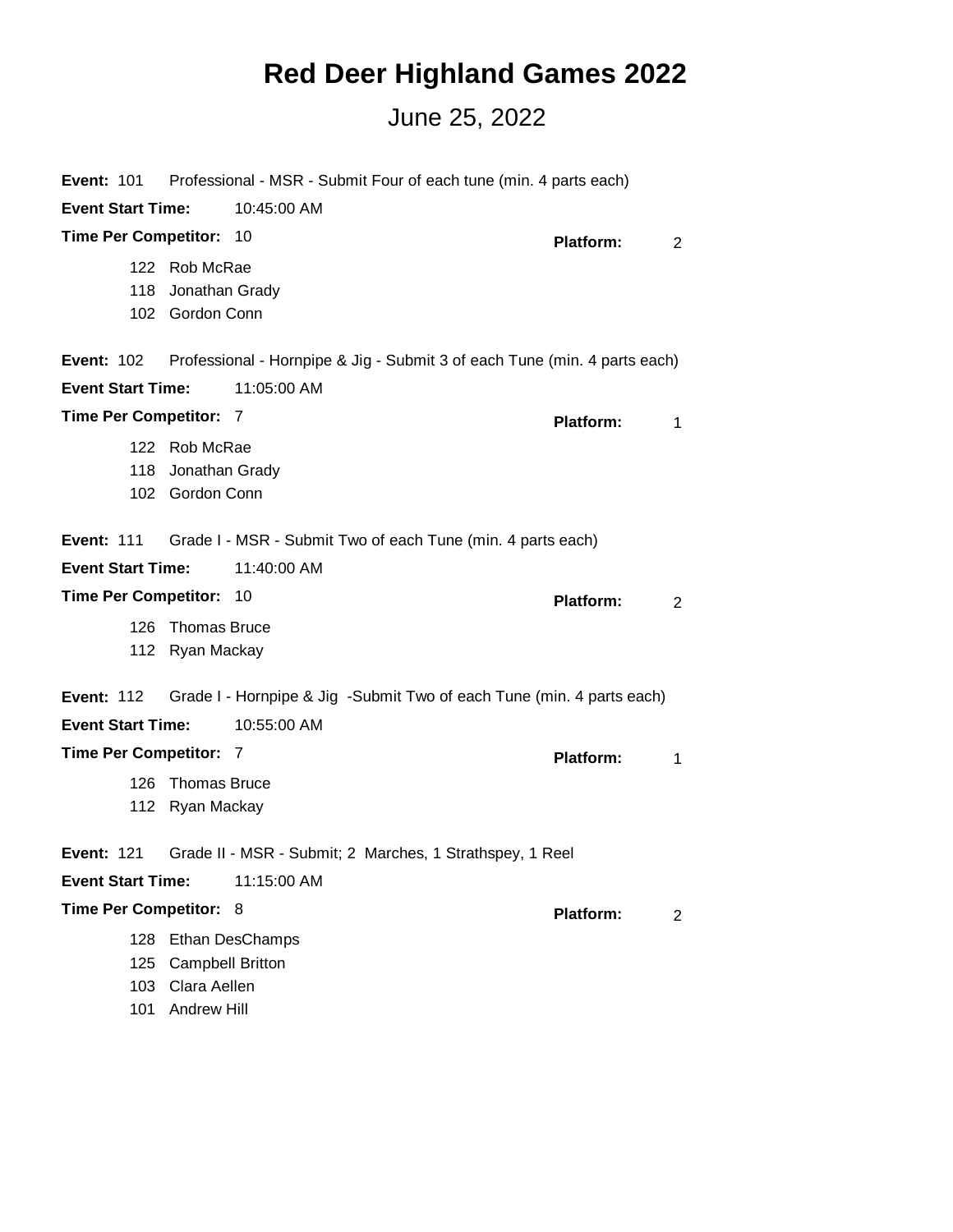| <b>Event: 122</b>        | Grade II - Hornpipe & Jig - Min 4 parts each                   |                  |   |
|--------------------------|----------------------------------------------------------------|------------------|---|
| <b>Event Start Time:</b> | 10:20:00 AM                                                    |                  |   |
| Time Per Competitor: 7   |                                                                | <b>Platform:</b> | 1 |
|                          | 128 Ethan DesChamps                                            |                  |   |
|                          | 125 Campbell Britton                                           |                  |   |
|                          | 103 Clara Aellen                                               |                  |   |
|                          | 101 Andrew Hill                                                |                  |   |
| <b>Event: 131</b>        | Grade III - 2/4 March (min. 4 parts)                           |                  |   |
| <b>Event Start Time:</b> | 9:50:00 AM                                                     |                  |   |
| Time Per Competitor: 5   |                                                                | <b>Platform:</b> | 2 |
|                          | 115 Matthew Badmington                                         |                  |   |
|                          | 105 James Whitehouse                                           |                  |   |
| <b>Event: 133</b>        | Grade III - Jig (min. 4 parts)                                 |                  |   |
| <b>Event Start Time:</b> | 10:30:00 AM                                                    |                  |   |
| Time Per Competitor: 5   |                                                                | <b>Platform:</b> | 3 |
|                          | 115 Matthew Badmington                                         |                  |   |
|                          | 105 James Whitehouse                                           |                  |   |
| <b>Event: 141</b>        | Grade IV - 2/4 March (One 4 parted tune or two 2 parted tunes) |                  |   |
| <b>Event Start Time:</b> | 9:30:00 AM                                                     |                  |   |
|                          |                                                                |                  |   |
| Time Per Competitor: 5   |                                                                | <b>Platform:</b> | 1 |
|                          | 133 Jason Sjostrom                                             |                  |   |
|                          | 132 Alastair                                                   |                  |   |
|                          | 131 Troy Aitken                                                |                  |   |
| 121                      | 123 Madeline Paulhus                                           |                  |   |
| 111                      | Johnathon Kalyn<br>Laura Stott                                 |                  |   |
| 110                      | Joseph Fraser                                                  |                  |   |
| 109                      | Carol Peabody                                                  |                  |   |
| 108                      | <b>Frank Wilkie</b>                                            |                  |   |
| 104                      | Kristina Farrell                                               |                  |   |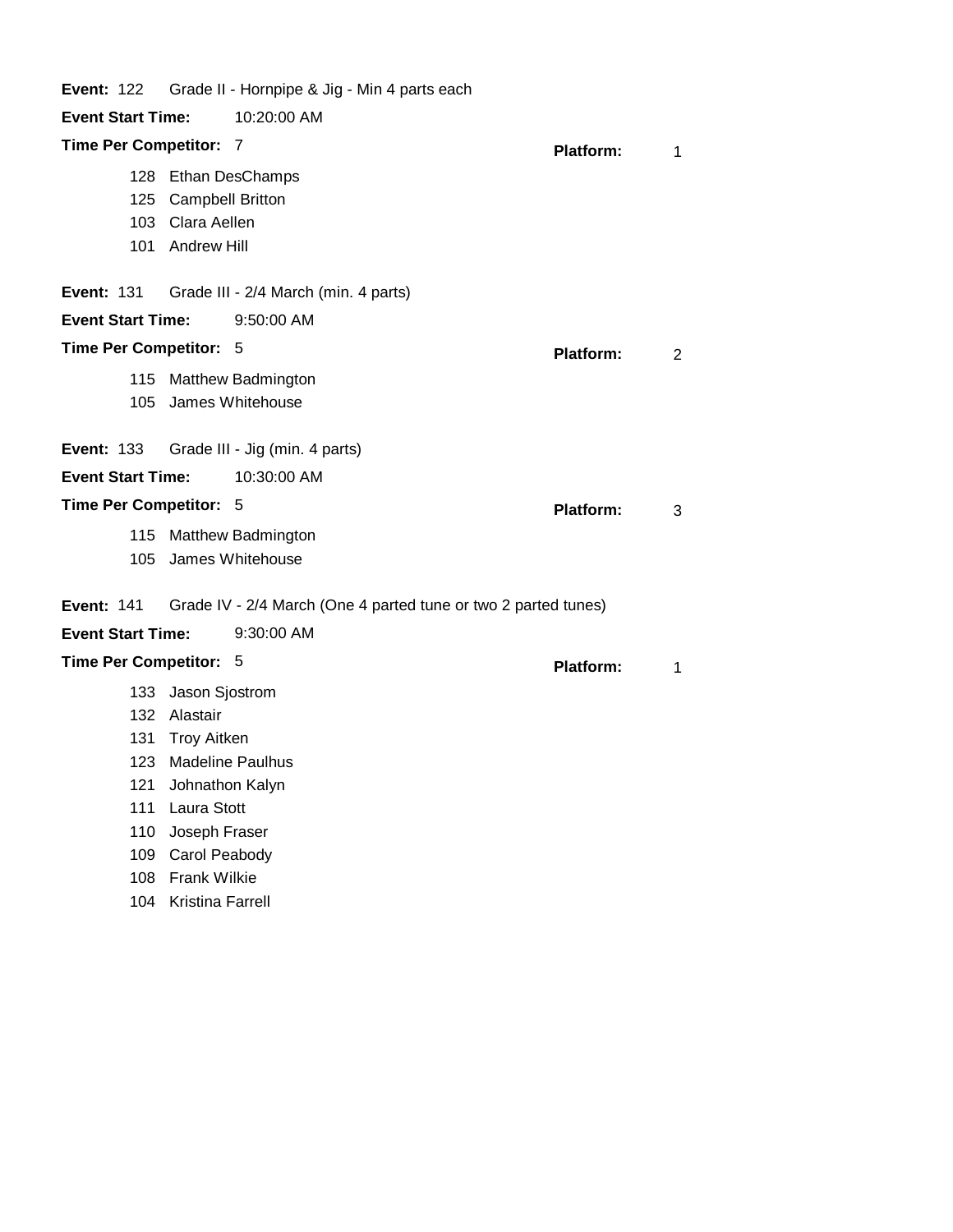**Event:** 143 Grade IV - 6/8 March (One 4 parted tune or two 2 parted tunes)

| <b>Event Start Time:</b> | 9:40:00 AM                                                   |                  |   |
|--------------------------|--------------------------------------------------------------|------------------|---|
| Time Per Competitor: 5   |                                                              | <b>Platform:</b> | 3 |
|                          | 133 Jason Sjostrom                                           |                  |   |
| 132.                     | Alastair                                                     |                  |   |
|                          | 131 Troy Aitken                                              |                  |   |
|                          | 123 Madeline Paulhus                                         |                  |   |
| 121                      | Johnathon Kalyn                                              |                  |   |
|                          | 111 Laura Stott                                              |                  |   |
|                          | 110 Joseph Fraser                                            |                  |   |
|                          | 109 Carol Peabody                                            |                  |   |
|                          | 108 Frank Wilkie                                             |                  |   |
|                          | 104 Kristina Farrell                                         |                  |   |
| <b>Event: 151</b>        | Grade V - 2/4 March (minimum 1x4 or 2x2 parts)               |                  |   |
| <b>Event Start Time:</b> | 9:00:00 AM                                                   |                  |   |
| Time Per Competitor: 4   |                                                              | <b>Platform:</b> | 1 |
|                          | 129 Noel Bullock                                             |                  |   |
|                          | 119 Connell John Campbell                                    |                  |   |
|                          | 117 Kellan Harris-Still                                      |                  |   |
|                          | 116 William St. Peter                                        |                  |   |
|                          | 114 Ian Wallace                                              |                  |   |
|                          | 106 Cliff Jamieson                                           |                  |   |
| <b>Event: 152</b>        | Grade V - Slow Air (minimum 2 parts, repeats to be observed) |                  |   |
| <b>Event Start Time:</b> | 9:05:00 AM                                                   |                  |   |
| Time Per Competitor: 5   |                                                              | <b>Platform:</b> | 3 |
|                          | 129 Noel Bullock                                             |                  |   |
|                          | 119 Connell John Campbell                                    |                  |   |
| 117                      | Kellan Harris-Still                                          |                  |   |
| 116                      | William St. Peter                                            |                  |   |
| 114                      | Ian Wallace                                                  |                  |   |
| 106                      | Cliff Jamieson                                               |                  |   |
| <b>Event: 161</b>        | Beginner Chanter - Quick March (2 parts of March)            |                  |   |
| <b>Event Start Time:</b> | 9:00:00 AM                                                   |                  |   |
| Time Per Competitor: 5   |                                                              | <b>Platform:</b> | 3 |
| 134                      | Maleya Duerksen                                              |                  |   |
| 127                      | <b>Rex Francis-Burritt</b>                                   |                  |   |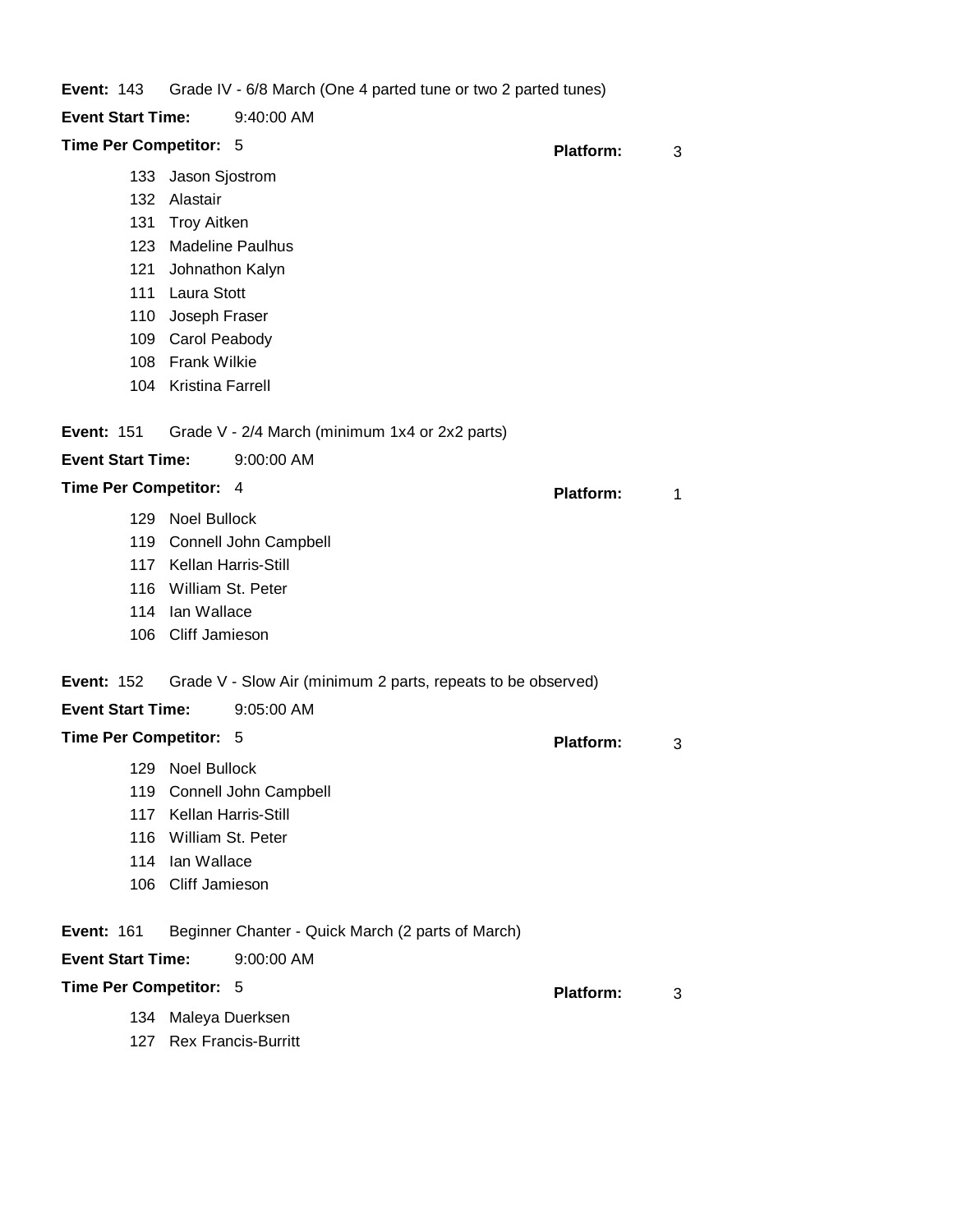**Event:** 191 Grade IV - Piobaireachd - Ground and first variation

| <b>Event Start Time:</b>    | 8:50:00 AM                                              |                  |   |
|-----------------------------|---------------------------------------------------------|------------------|---|
| Time Per Competitor: 7      |                                                         | <b>Platform:</b> | 2 |
| 132                         | Alastair                                                |                  |   |
| 131                         | <b>Troy Aitken</b>                                      |                  |   |
|                             | 124 Jon Anderson                                        |                  |   |
|                             | 123 Madeline Paulhus                                    |                  |   |
|                             | 121 Johnathon Kalyn                                     |                  |   |
|                             | 120 Dan Dumaresqu                                       |                  |   |
|                             | 111 Laura Stott                                         |                  |   |
| 110                         | Joseph Fraser                                           |                  |   |
|                             | 108 Frank Wilkie                                        |                  |   |
|                             | 107 David Ridgeway                                      |                  |   |
|                             | 104 Kristina Farrell                                    |                  |   |
| <b>Event: 192</b>           | Grade III - Piobaireachd - Submit One Tune              |                  |   |
| <b>Event Start Time:</b>    | 10:40:00 AM                                             |                  |   |
| <b>Time Per Competitor:</b> | 15                                                      | <b>Platform:</b> | 3 |
| 115                         | <b>Matthew Badmington</b>                               |                  |   |
| <b>Event: 193</b>           | Grade II - Piobaireachd - Submit Two Tunes              |                  |   |
| <b>Event Start Time:</b>    | 10:00:00 AM                                             |                  |   |
| <b>Time Per Competitor:</b> | 15                                                      | <b>Platform:</b> | 2 |
| 128                         | Ethan DesChamps                                         |                  |   |
|                             | 103 Clara Aellen                                        |                  |   |
|                             | 101 Andrew Hill                                         |                  |   |
| <b>Event: 195</b>           | Professional - Piobaireachd - Submit Four Tunes         |                  |   |
| <b>Event Start Time:</b>    | 11:30:00 AM                                             |                  |   |
| Time Per Competitor: 20     |                                                         | Platform:        | 1 |
| 118                         | Jonathan Grady                                          |                  |   |
|                             | 102 Gordon Conn                                         |                  |   |
|                             |                                                         |                  |   |
| <b>Event: 231</b>           | Grade III - Side Drum - MSR (each tune minimum 4 parts) |                  |   |
| <b>Event Start Time:</b>    | 9:45:00 AM                                              |                  |   |
| Time Per Competitor: 7      |                                                         | <b>Platform:</b> | 4 |
| 201                         | Erin Allen                                              |                  |   |
|                             |                                                         |                  |   |
| <b>Event: 233</b>           | Grade III - Side Drum - 6/8 March (minimum 4 parts)     |                  |   |
| <b>Event Start Time:</b>    | 10:30:00 AM                                             |                  |   |
|                             |                                                         |                  |   |
| Time Per Competitor: 5      | 201 Erin Allen                                          | <b>Platform:</b> | 4 |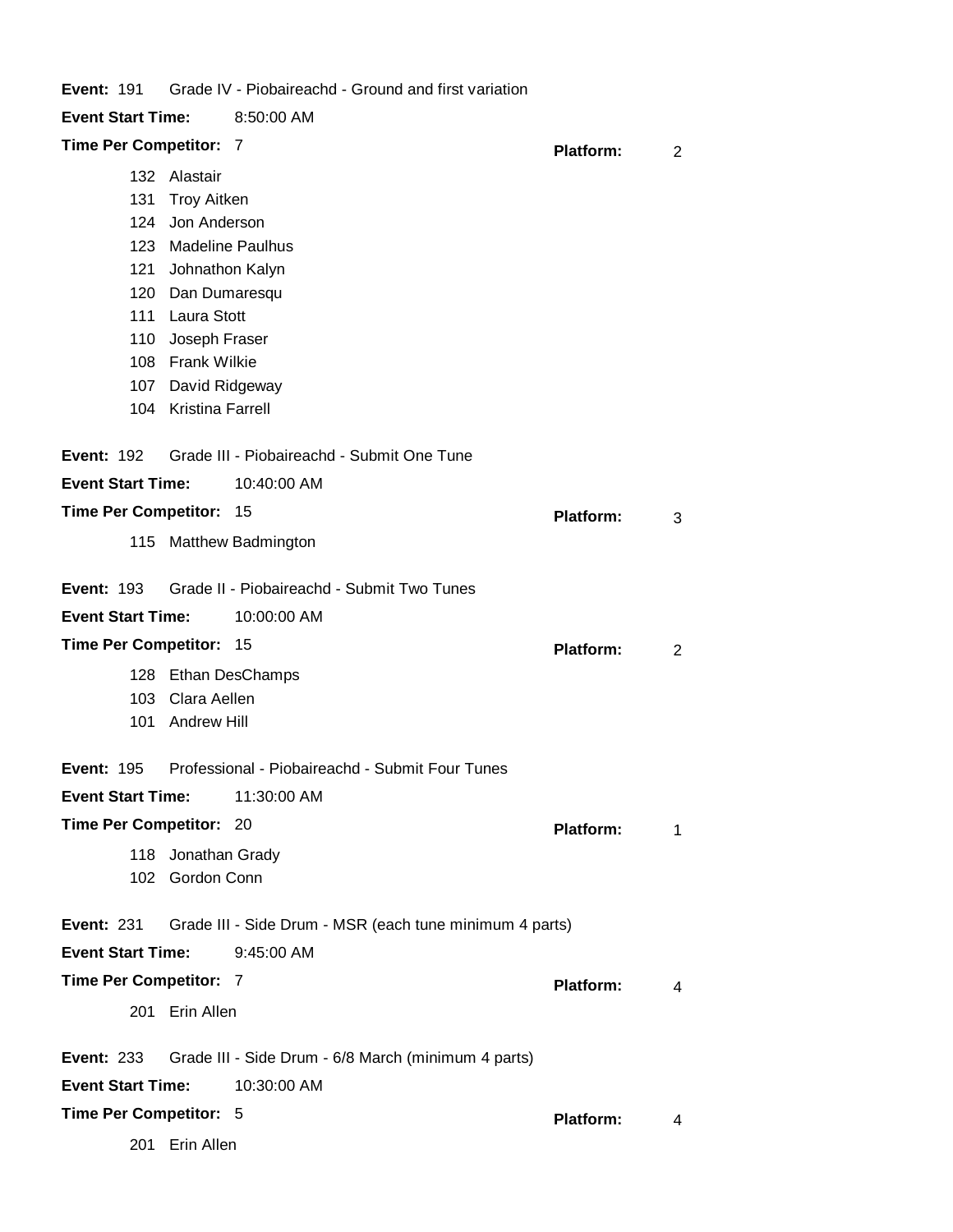| <b>Event Start Time:</b> | Grade IV - Side Drum - 2/4 March (4 parts only)              |                  |   |
|--------------------------|--------------------------------------------------------------|------------------|---|
|                          | 9:35:00 AM                                                   |                  |   |
| Time Per Competitor: 5   |                                                              | <b>Platform:</b> | 4 |
|                          | 206 Jasper Macmillan                                         |                  |   |
| <b>Event: 242</b>        | Grade IV - Side Drum - 6/8 March (4 parts only)              |                  |   |
| <b>Event Start Time:</b> | 10:40:00 AM                                                  |                  |   |
| Time Per Competitor: 5   |                                                              | <b>Platform:</b> | 4 |
|                          | 206 Jasper Macmillan                                         |                  |   |
| <b>Event: 251</b>        | Grade V - Side Drum - 2/4 March (4 parts only)               |                  |   |
| <b>Event Start Time:</b> | 9:00:00 AM                                                   |                  |   |
| Time Per Competitor: 5   |                                                              | <b>Platform:</b> | 4 |
|                          | 207 Micah Schiller                                           |                  |   |
|                          | 205 Greer Britton                                            |                  |   |
|                          | 204 Lachlan Paulhus                                          |                  |   |
|                          | 202 Naslund Lazenby                                          |                  |   |
|                          | 135 Wesley Duerksen                                          |                  |   |
|                          | 130 Alexander Davies                                         |                  |   |
| <b>Event: 252</b>        | Grade V - Side Drum - 6/8 March (4 parts only)               |                  |   |
| <b>Event Start Time:</b> | 10:30:00 AM                                                  |                  |   |
|                          | Time Per Competitor: 7                                       | <b>Platform:</b> | 4 |
|                          |                                                              |                  |   |
|                          | 207 Micah Schiller                                           |                  |   |
|                          | 205 Greer Britton                                            |                  |   |
|                          | 202 Naslund Lazenby                                          |                  |   |
| <b>Event: 262</b>        | Beginner on Drum Pad - 2/4 March (2 parts)                   |                  |   |
| <b>Event Start Time:</b> | 10:15:00 AM                                                  |                  |   |
| Time Per Competitor: 5   |                                                              | Platform:        | 4 |
|                          | 210 Keenan Campbell                                          |                  |   |
| 209                      | Sara Skinner                                                 |                  |   |
|                          | 208 Samuel Davies                                            |                  |   |
|                          | 203 Alexander St. Peter                                      |                  |   |
| <b>Event: 351</b>        | Beginner Tenor Drumming - 2/4 March (each tune min. 4 parts) |                  |   |
| <b>Event Start Time:</b> | 9:55:00 AM                                                   |                  |   |
| Time Per Competitor: 7   |                                                              | <b>Platform:</b> | 4 |
|                          |                                                              |                  |   |
|                          | 303 Caitlyn Skinner<br>302 Selena Bath                       |                  |   |